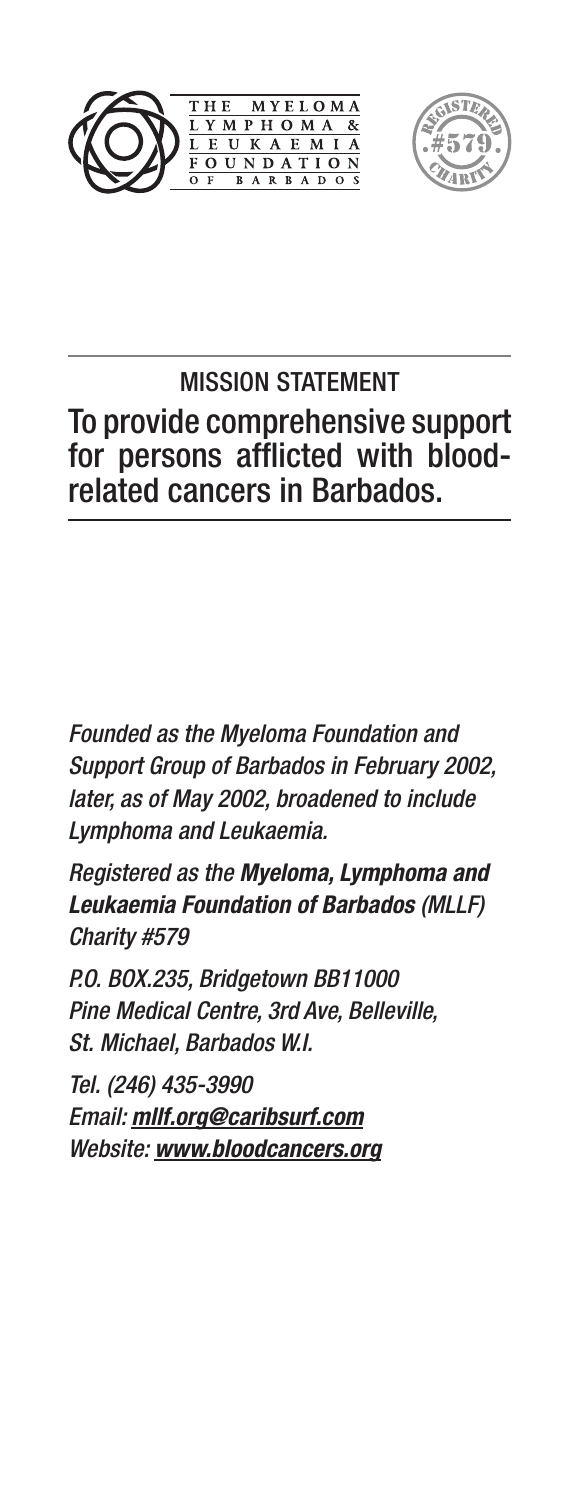- *(A) SUPPORT: To provide a support network for suffers of blood related cancers and their families.*
- *(B) EDUCATION: To educate patients, their families, caregivers and the Barbadian public about blood relates cancers.*
- *(C) ADVOCACY: To act as an agent on behalf of such persons on matters pertaining to blood related cancers.*
- *(D) FINANCIAL: To assist financially where possible.*

# SERVICES OFFERED

#### *[A] EDUCATION*

- *(1) Upon diagnosis of the specific type of haematological cancer the patient has, educational material is given to the patient and family members. These books are designed especially for patients and their families.*
- *(2) Bi-weekly Educational and Counselling Sessions are conducted at the Haematological Clinic of the Queen Elizabeth Hospital.*
- *(3) The MLLF offers educational outreach in the community as the need arises and upon request from organizations and persons in the community.*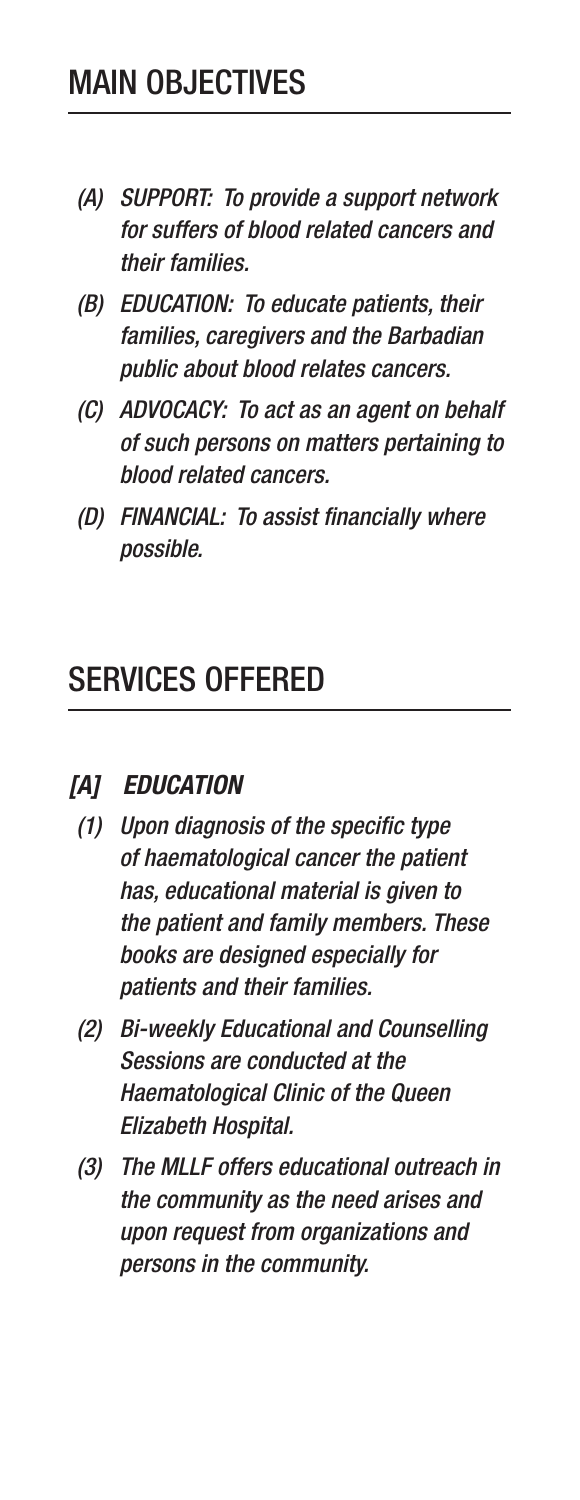#### *[B] FINANCIAL ASSISTANCE*

- *(1) The MLLF has established a Prescription Medication Programme for patients who are unable to purchase their medication, when these medications are not on the Barbados Drug Formulary.*
- *(2) Assistance is given for other medical services such as X-rays, MRI, Laboratory Tests and Blood Tests. At times, a small donation is given to a patient going overseas for medical treatment.*
- *(3) A Funeral Grant has been established to assist very needy families in their most difficult time.*

*All payments for services provided by MLLF are made directly to the service provider.*

- *[C] SOCIAL WELFARE SERVICE*
	- *(1) The MLLF provides for home and hospital visits.*
	- *(2) Professional counselling will be provided for the patient and their families upon request.*
	- *(3) We supply toiletries, wheelchairs, food items, floral arrangements and any other services appropriate to patients during hospitalisation or home visits.*
	- *(4) Furniture and equipment are donated to the Q.E.H. for patients' use.*

# *[D] RESEARCH*

*The Dalton Durant Haematological Cancer Registry 2005-2009. We were able to ascertain from the data collected in this registry the most frequently occurring bloodrelated cancers in Barbados.*